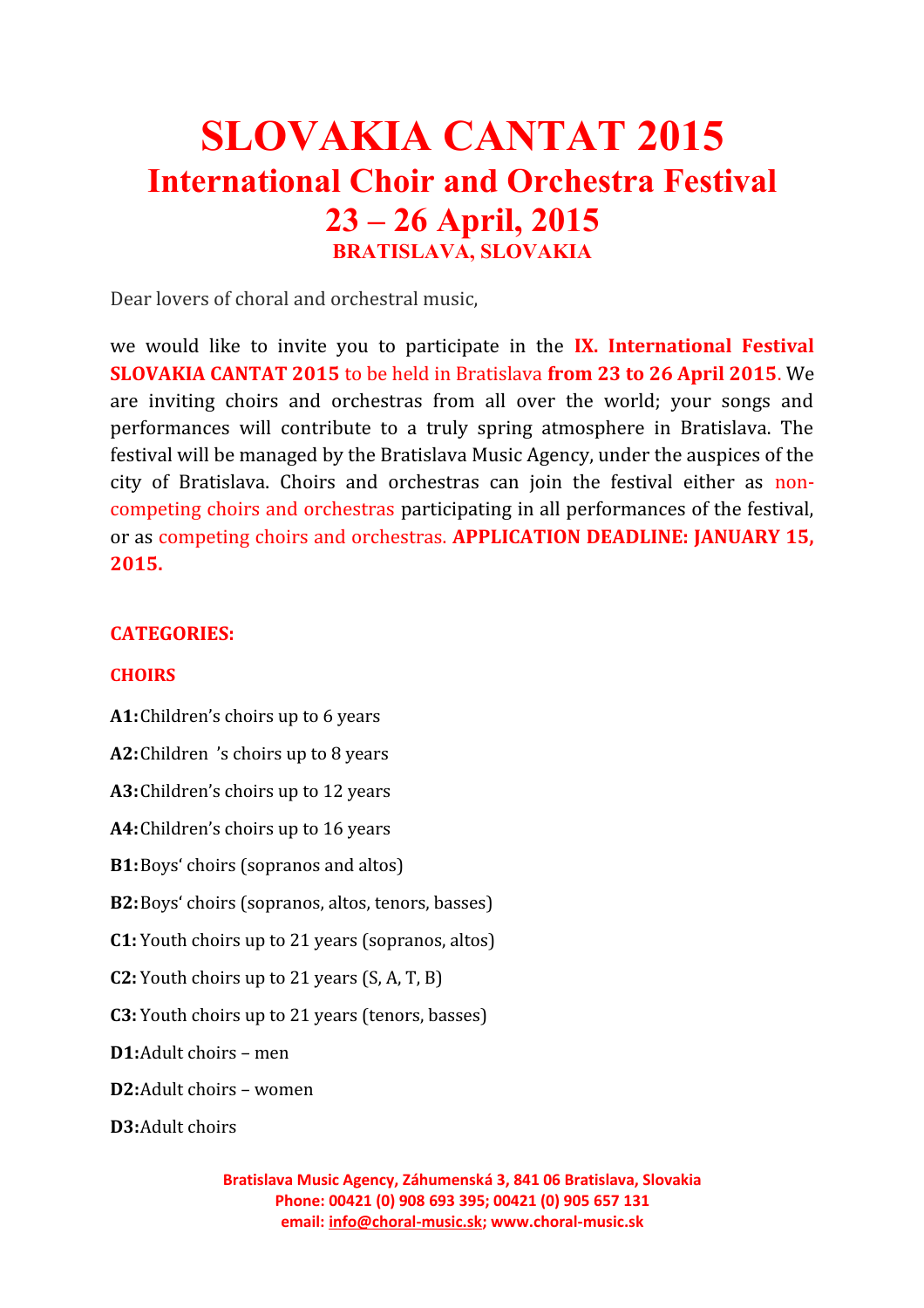- **E1:**Vocal ensembles 4 8 singers (men, women, mixed)
- **E2:** Chamber choirs 9 24 singers (men, women, mixed)
- **F1:** Folksong a cappella for choirs
- **F2:** Folksong with instrumental accompaniment for choirs
- **F3:** Folk music instrumental ensembles
- **F4:** Folksong a cappella for folklore groups
- **F5:** Folksong with instrumental accompaniment for folklore groups
- **G:** Spiritual, gospel
- **H1:** Musica Sacra a cappella
- **H2:** Musica Sacra with instrumental accompaniment
- **I:** Renaissance and baroque music (at least 16 singers) no category difference. Works of your own choice. Repertoire up to 12 minutes net.
- **J:** Contemporary music no category defference. A work by a composer born after 1950. Works of your own choise. Repertoire up to 12 minutes net
- **K:** Musical theatre no category difference. Works of your own choice. Repertoire up to 15 minutes net.
- **L:** Orthodox Church Music, no category difference. Works of your own choice. A cappella repertoire up 15 minutes net.
- **R:** Choirs of seniors
- **X:** Non-competing choirs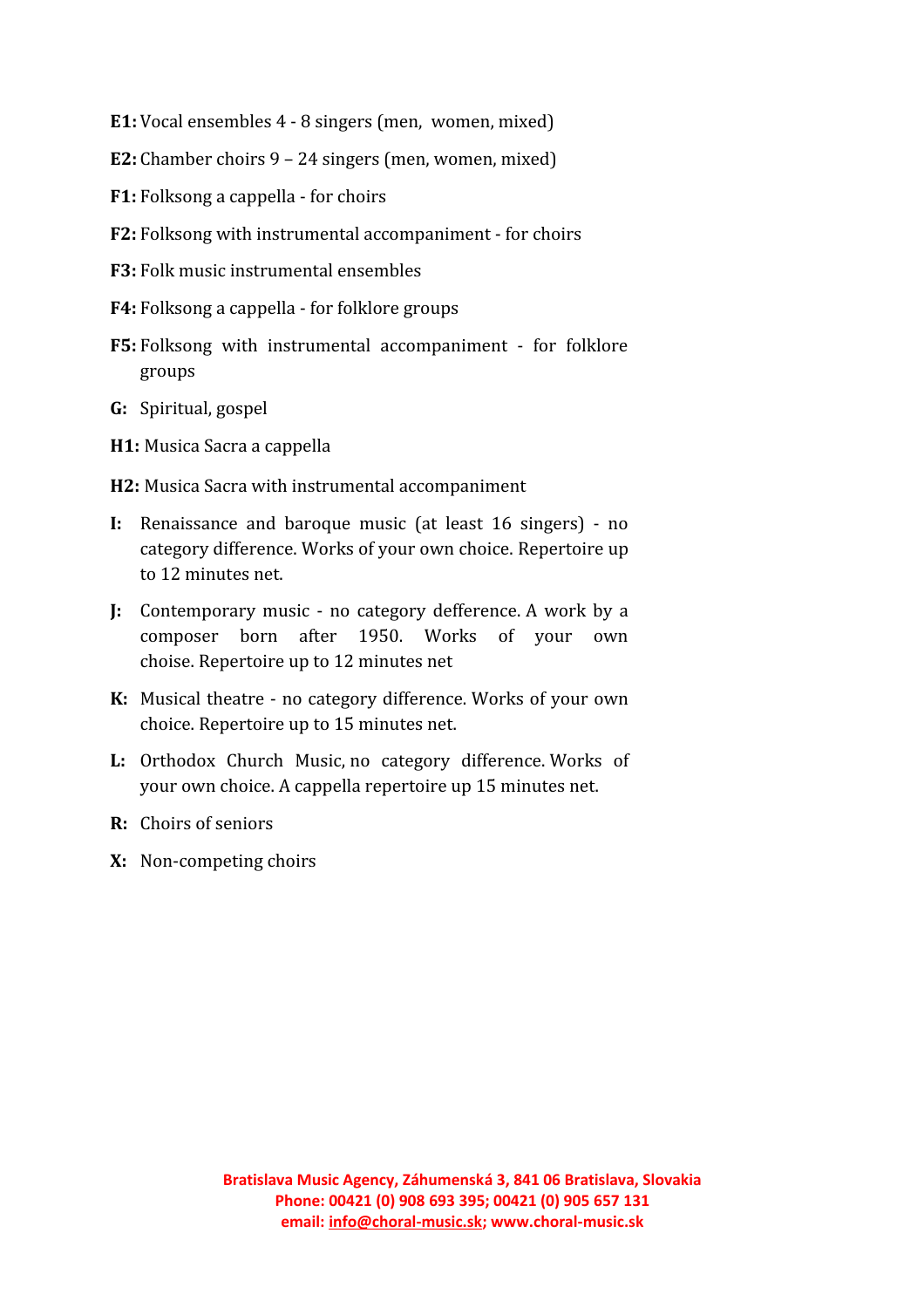### **ORCHESTRAS**

#### **Children's orchestras up to 12 years**

#### **OA1:** Ensembles/Orchestras with free instrumentation

#### **Children's orchestras up to 16 years**

**OB1:**Ensembles with free instrumentation

- **OB2:**Mixed ensembles: instrumental or vocal-instrumental ensembles
- **OB3:**Non- competing orchestras

### **Youth orchestras up to 21 years**

- **OC1:**Symphonic orchestras
- **OC2:**String Orchestras
- **OC3:**Symphonic wind bands, fanfares and brass bands
- **OC4:**Ensembles with free instrumentation
- **OC5:**Mixed ensembles: Folk music ensembles (instrumental or vocal- instrumental ensembles)
- **OC6:**Non competing orchestras

#### **Youth orchestras up to 35 years**

- **OD1:**Symphony Orchestra
- **OD2:**String Orchestras
- **OD3:**Symphonic wind bands, fanfares and brass bands
- **OD4:**Ensembles with free instrumentation
- **OD5:**Mixed ensembles: Folk music ensembles (instrumental or vocal-instrumental ensembles)e
- **OD6:**Non competing orchestras

**REGISTRATION FEE:** The registration fee for 1 contest category is 250 EUR, each further contest category is 200 EUR. Participation in the festival as noncompetitive choir is 150 EUR.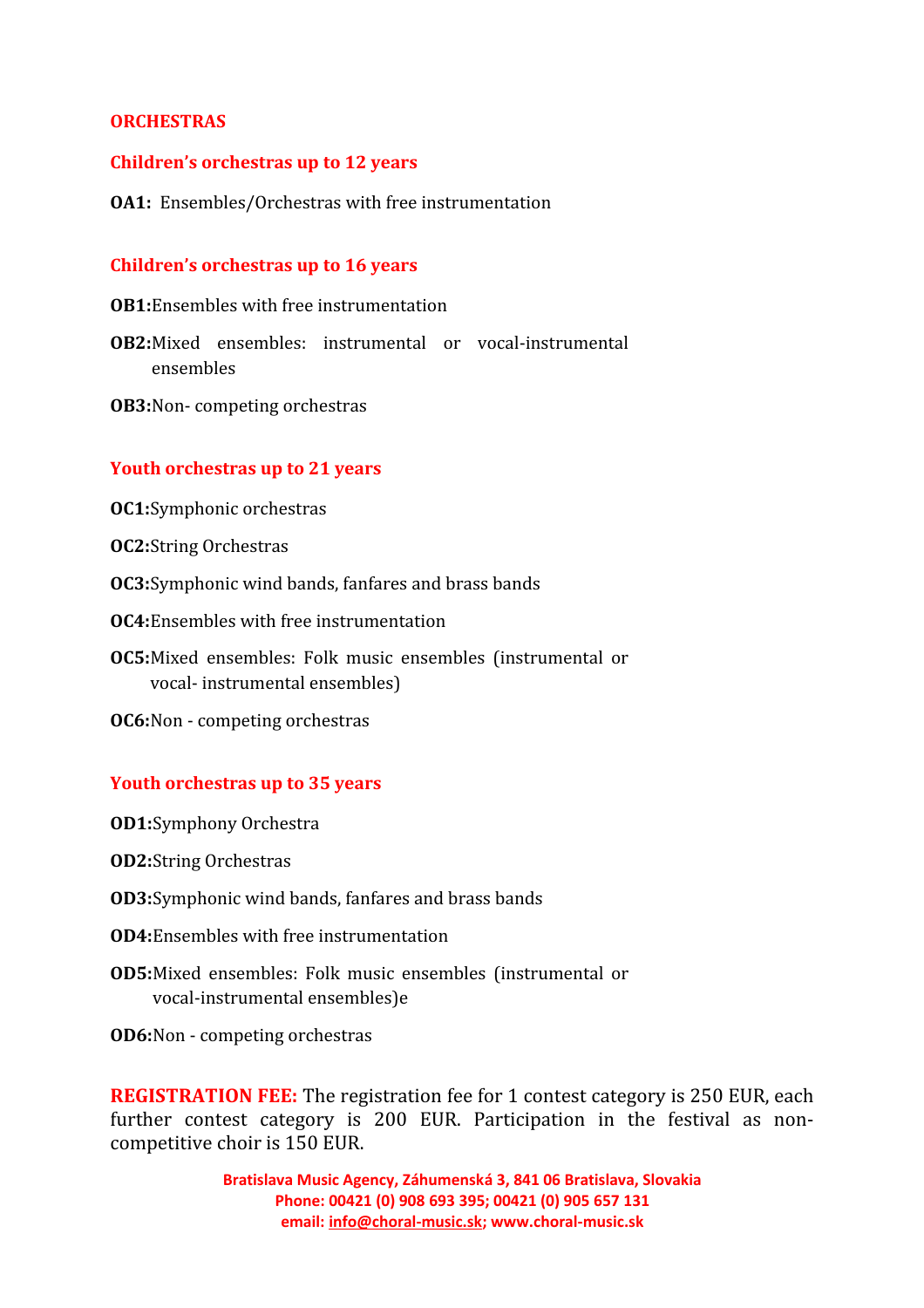# **DIPLOMAS**

**According to the number of acquired points, the international jury will award:**

| <b>Bronze certificate</b>         | 15 - 19,99 points                  |  |
|-----------------------------------|------------------------------------|--|
| Silver certificate                | 20 - 24,99 points                  |  |
| <b>Gold certificate</b>           | 25 - 29,99 points                  |  |
| <b>Grand Prix SLOVAKIA CANTAT</b> | According to jury's decision, min. |  |
|                                   | 27 points                          |  |

# **COMPETITION RULES**

- ♦ One piece in the programme must be a cappella. The others can be with piano. Time limit is 15 min music time.
- ♦ The time limit for orchestras is 20 minutes. Repertoire can be participant's own choice.
- ♦ Each choir and orchestra will receive a diploma certifying the results. The jury may award some other special prizes; for instance for programme arrangement, voice production or original interpretation.
- ♦ The jury shall not issue any other written evaluation of a choir's performance. Jury´s decisions are final, no appeals can be made.
- ♦ The registration fee is not paid back in case of cancellation of the application.

# **FESTIVAL PROGRAMME**

# **THURSDAY, 23 APRIL 2015**

Arrival of foreign choirs and orchestras Festival opening concert

# **FRIDAY, 24 APRIL 2015**

9am – 4.30 pm Competition SLOVAKIA CANTAT ( for all categories). Morning guided city tour , Choir seminars, Festival concerts

# **SATURDAY, 25 APRIL 2015**

9 am – 4.30 pm Competition SLOVAKIA CANTAT (for all categories) 7 pm Competition results announcement 4

**SUNDAY, 26 APRIL 2015** Participation of choirs in Holy Masses Departure from Bratislava

# **Choir & Orchestras Performances during the Festival:**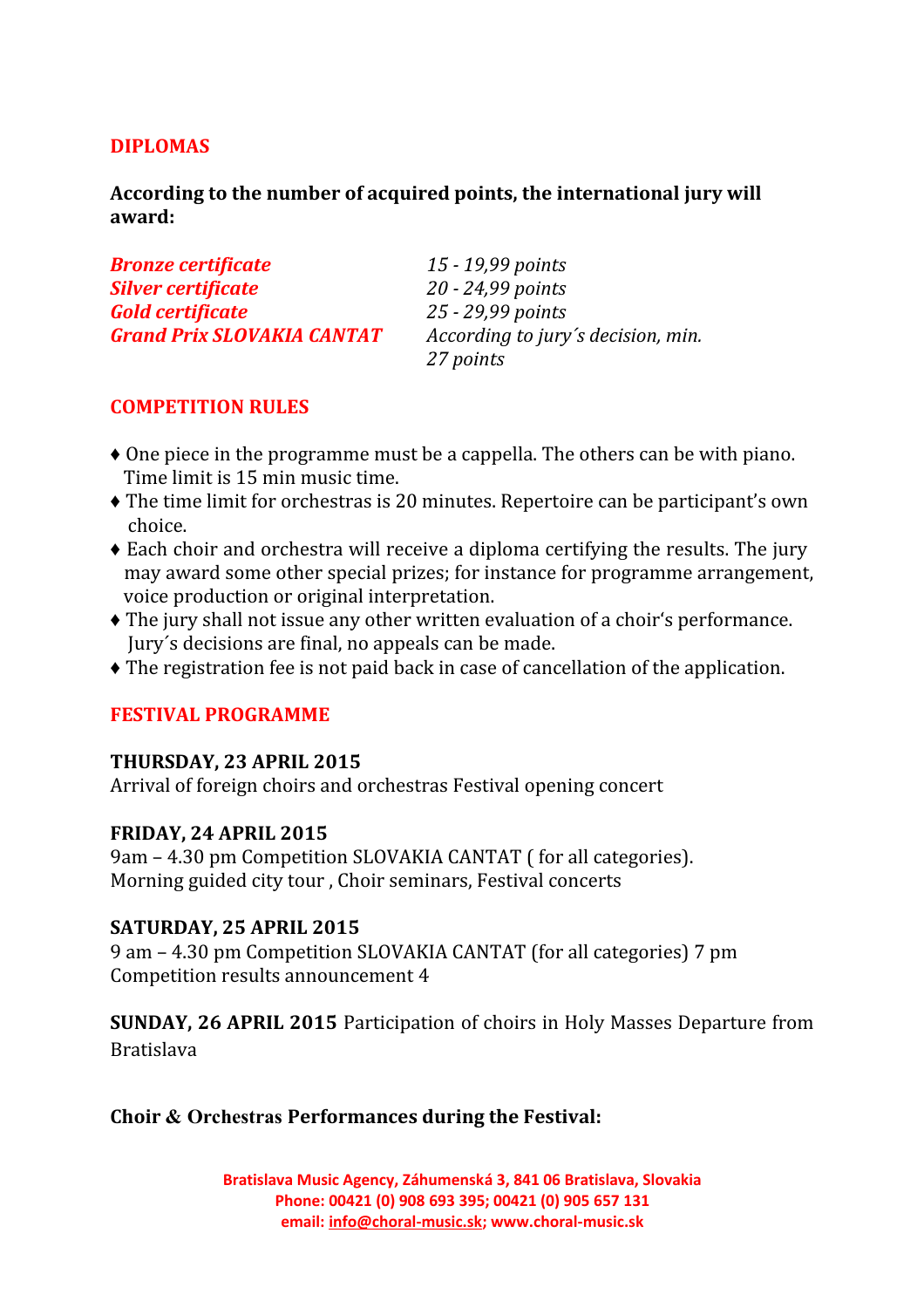- ♦ A) 20 minutes of secular, sacred or folk music,
- ♦ B) 20 minute orchestras program,

The organizer reserves the right to use video and sound records from the festival.

# **ACCOMMODATION AND CATERING:**

Each choir including the conductor, accompanying persons and bus drivers shall pay their own travel expenses, expenses on accommodation and food.

| <b>Package</b>          | З                        |          |               |
|-------------------------|--------------------------|----------|---------------|
| <b>Hotel category</b>   | Hotel****<br>(in centre) | Hotel*** | Hotel**       |
| <b>Price per person</b> | $230\epsilon$            | 199€     | $145\epsilon$ |

The package price includes:

- 3x night and breakfast in hotel
- guidance during the whole stay Bratislava sightseeing tour
- opening concert for participants public concert performance for participating choirs
- final ceremony with cultural programme information material

### **Package 1 - Hotel\*\***

3x night/breakfast in two star hotels - 2 rooms with a shared bathroom, WC, 2-3 beds/ (additional fee for a single room)

### **Package 2 Hotel \*\*\***

3x night/breakfast in twin bed rooms in a \*\*\* hotel (additional fee of 60 EUR for a single room)

# **Package 3 Hotel \*\*\* in Bratislava city centre**

3x night/breakfast in twin bed rooms in a \*\*\*\* hotel /additional fee of 101 EUR for a single room/

The organizer shall reserve the right to arrange accommodation and catering of the participating choirs and orchestras.

# **Application deadline: 15 January 2015**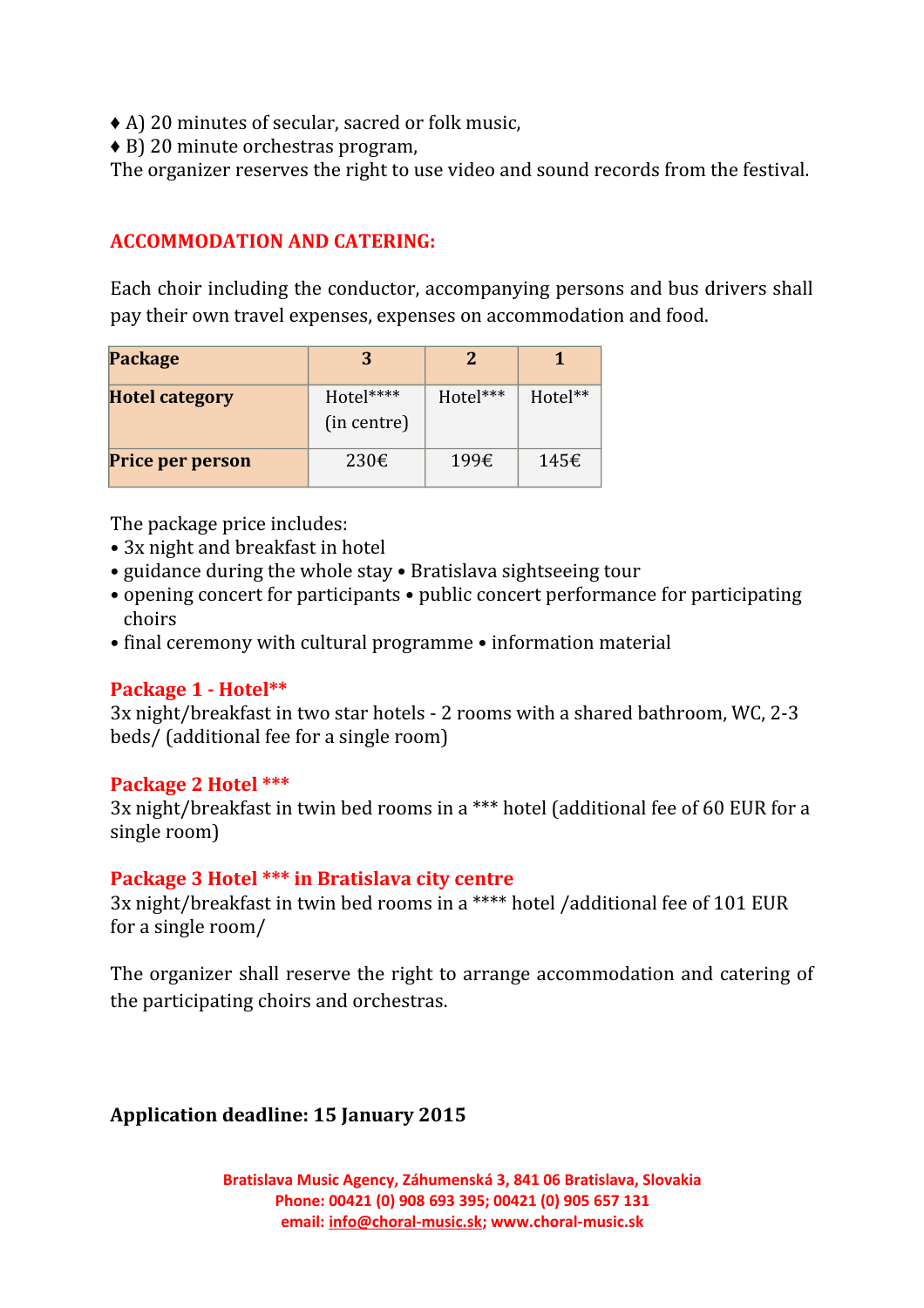Applications can be sent from 1st May 2014 to 15th January 2015. The application must be filled in electronically on our website.

After receiving the application form, each accepted participating group will be contacted by email and receive an official confirmation of participation.

# **The application shall be enclosed with the following:**

- ♦ Complete application form
- ♦ Competition programme (name of the composition, composer full name, length of the compositions)
- ♦ Sound record of the choir not older than 3 years (CD, DVD, MP3, link)
- ♦ Choirs, orchestras and conductor description/curricula (10 lines)
- ♦ Picture of the choir, orchestra and conductor
- ♦ Scores of the competition works (to be sent via email in PDF, JPG or similar formats)
- ♦ A copy of money order or bank transfer confirming payment of the festival fee.

# **All the materials are to be sent in electronic format!**

# **IMPORTANT DATES**

- ♦ February 15, 2015 Deadline for the first payment for room and board 50%
- ♦ March 21, 2015 Deadline for the final payment for room and board.

# **BANK TRANSFER**

# **Holder of account:**

Bratislava Music Agency Záhumenská 3, 84106, Bratislava IV, Slovak rep. **Bank**: Slovenská sporitelna a.s., Bratislava- Suché Mýto 6, **Account Nr**.: 0631809658/0900 **IBAN**: SK8309000000000631809658 **Swift code**: GIBASKBX